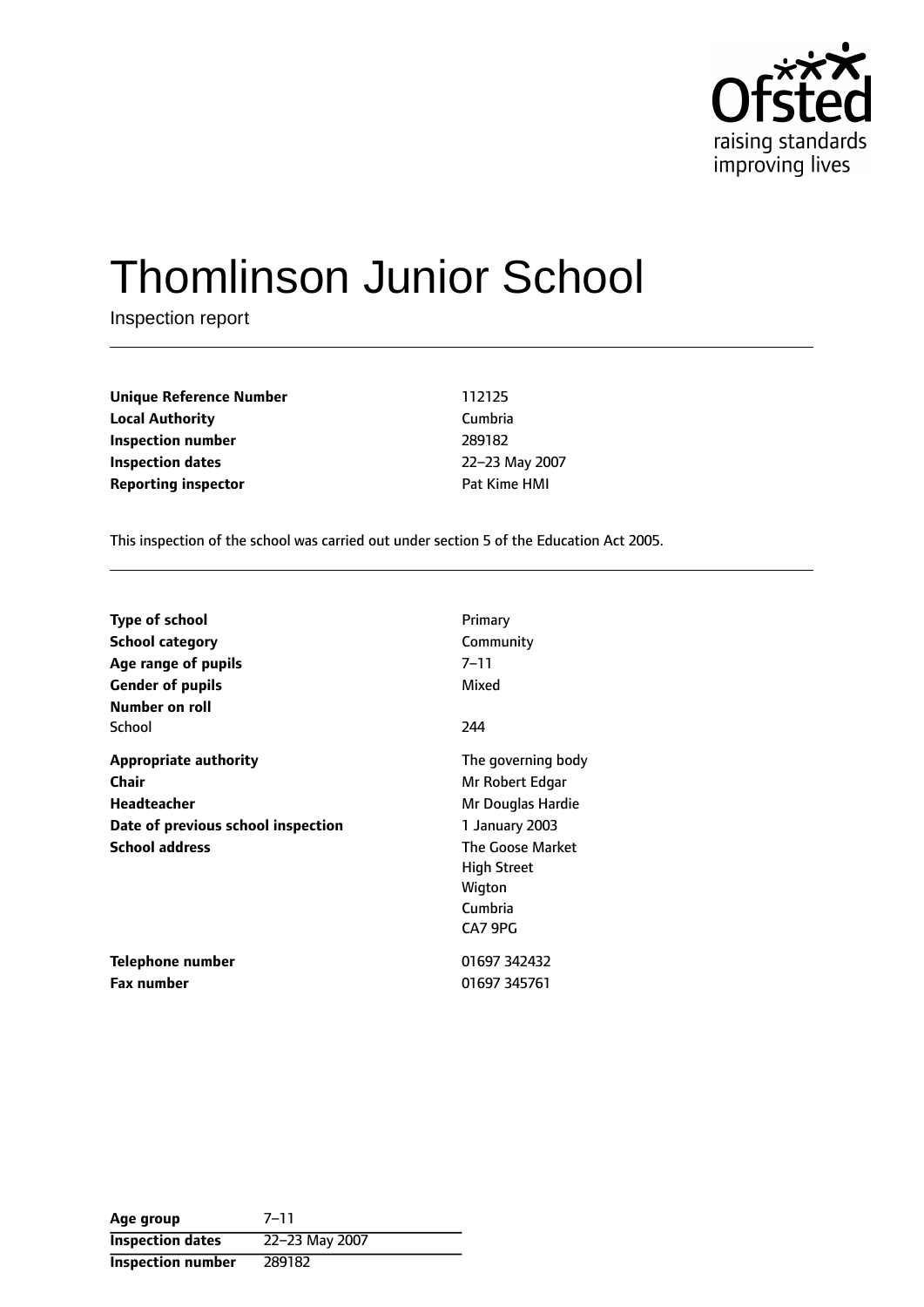.

© Crown copyright 2007

#### Website: www.ofsted.gov.uk

This document may be reproduced in whole or in part for non-commercial educational purposes, provided that the information quoted is reproduced without adaptation and the source and date of publication are stated.

Further copies of this report are obtainable from the school. Under the Education Act 2005, the school must provide a copy of this report free of charge to certain categories of people. A charge not exceeding the full cost of reproduction may be made for any other copies supplied.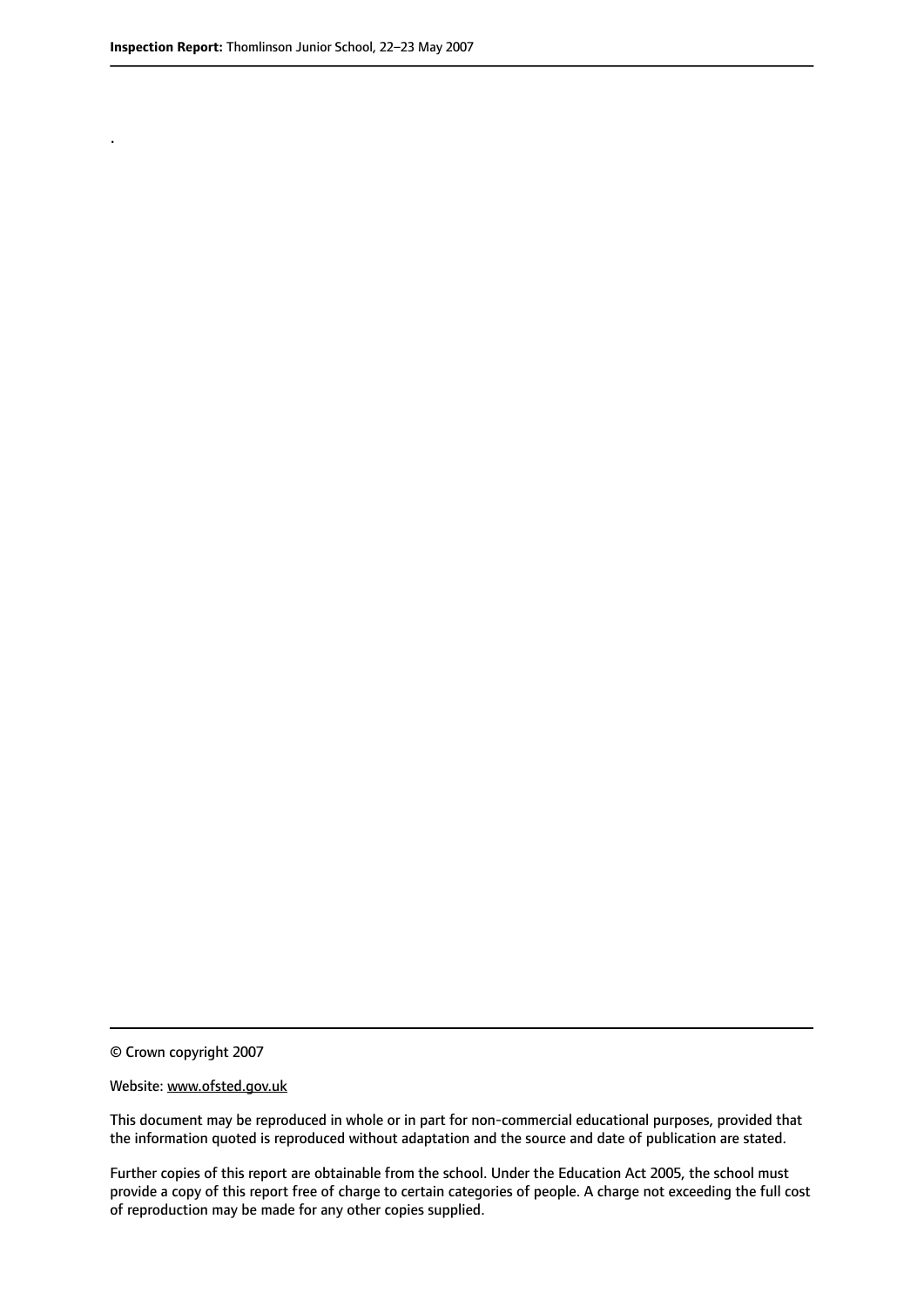# **Introduction**

The inspection was carried out by one of Her Majesty's Inspectors and one Additional Inspector.

# **Description of the school**

This is an average sized junior school and most pupils transfer from the associated infant school. The proportion of pupils with learning difficulties and/or disabilities (LDD) is above average. The school includes a unit (strategic resourced facility) for up to 12 pupils with profound and multiple learning difficulties who come from a wide geographical area of west Cumbria. All eight pupils currently in the unit carry statements of special educational needs and follow a modified curriculum. The proportion of pupils taking free school meals is below the national average. A very small number of pupils are from minority ethnic backgrounds. There have been several changes of teaching staff since the last inspection and the headteacher was appointed in February 2006.

## **Key for inspection grades**

| Grade 1 | Outstanding  |
|---------|--------------|
| Grade 2 | Good         |
| Grade 3 | Satisfactory |
| Grade 4 | Inadequate   |
|         |              |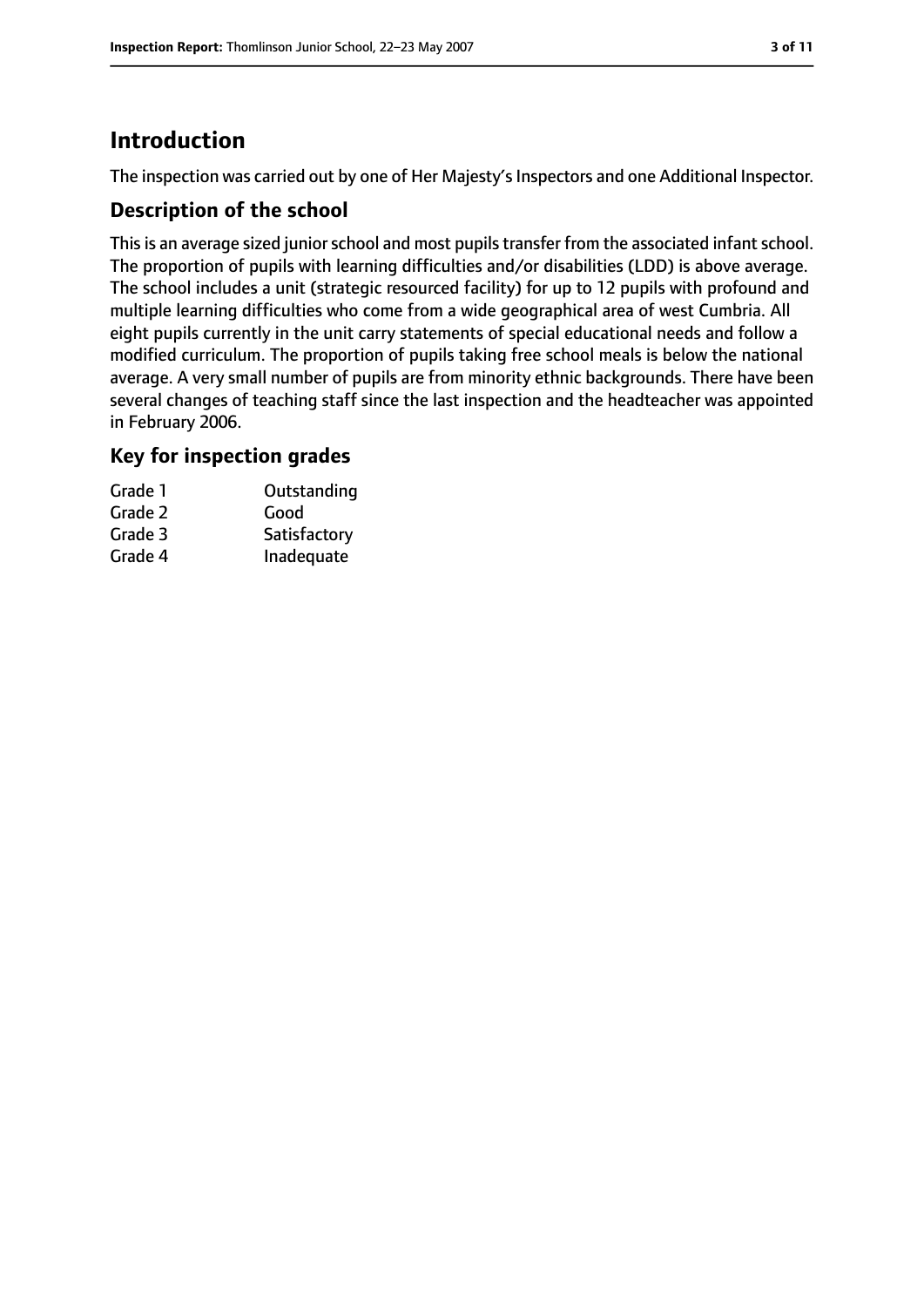# **Overall effectiveness of the school**

#### **Grade: 3**

Thomlinson Junior School provides a satisfactory education and a good quality of care. It is a happy, friendly school where pupils enjoy school life. They particularly appreciate the help and support they receive from staff and the outstanding range of activities beyond lessons. The provision in the unit for pupils with profound and multiple learning difficulties is outstanding. In the main school, pupils make satisfactory progress in most of their learning but previous underachievement means that some have ground to catch up. The recently-formed leadership team recognises much of what needs to be done. It has the school on the right track and has already had a positive impact. This shows that the school has the capacity to improve.

Standards are slightly above average, though higher in mathematics than in English. Pupils' results in the national tests show improvement over the last two years. However, results in the Year 6 tests in 2006 show that pupils had not made the progress that would be expected from their above average starting point in Year 3, most significantly in English, particularly writing. Matters are improving as a result of a sharper system for keeping track of pupils' progress and setting targets for their achievement in each class. For most pupils, achievement and progress are now satisfactory. That said, underachievement has not been entirely eradicated. For example, some pupils in Year 3 have made inadequate progress in writing this year.

The quality of teaching and learning is satisfactory overall, ranging from outstanding, in the unit, to inadequate. Several of the lessons observed were good but examination of pupils' exercise books showed shortcomings in some teaching. For example, teachers too often accept careless work and the level of work is not always pitched right. The vast majority of pupils are well-behaved and work hard but a small number, notably in Year 3, find it hard to control their behaviour. Teachers' strategies for managing them have not proved fully effective.

Nonetheless, the school generally promotes pupils' personal development well. Pupils respond positively to the school's encouragement of healthy eating and exercise. The house system gives every pupil a voice in the school and an appreciation of the responsibly that carries. Pupils show consideration for others and initiative in raising funds for charitable causes. The school's link with Uganda, which involves staff and pupils, is one of several features which enhance pupils' cultural awareness.

Leadership and management are satisfactory. The establishment of a leadership team is a positive development. This team has a clear, shared sense of direction for the school and is keen to move it forward but the plan for improvement is not sufficiently clear and focused to keep everyone on track. Improvements are already evident as a result of the leadership team's work but the monitoring of teaching and pupils' work has not been rigorous enough so has missed some weaknesses in teaching.

#### **What the school should do to improve further**

- Improve pupils' achievement in English, especially in writing.
- Improve the quality of teaching and learning, particularly by:
- ensuring that work is matched to pupils' learning needs
- ensuring pupils are sufficiently challenged
- improving the management of pupils' behaviour in Year 3.
- Improve the effectiveness of leadership and management by:
- more rigorous checking of teaching and pupils' progress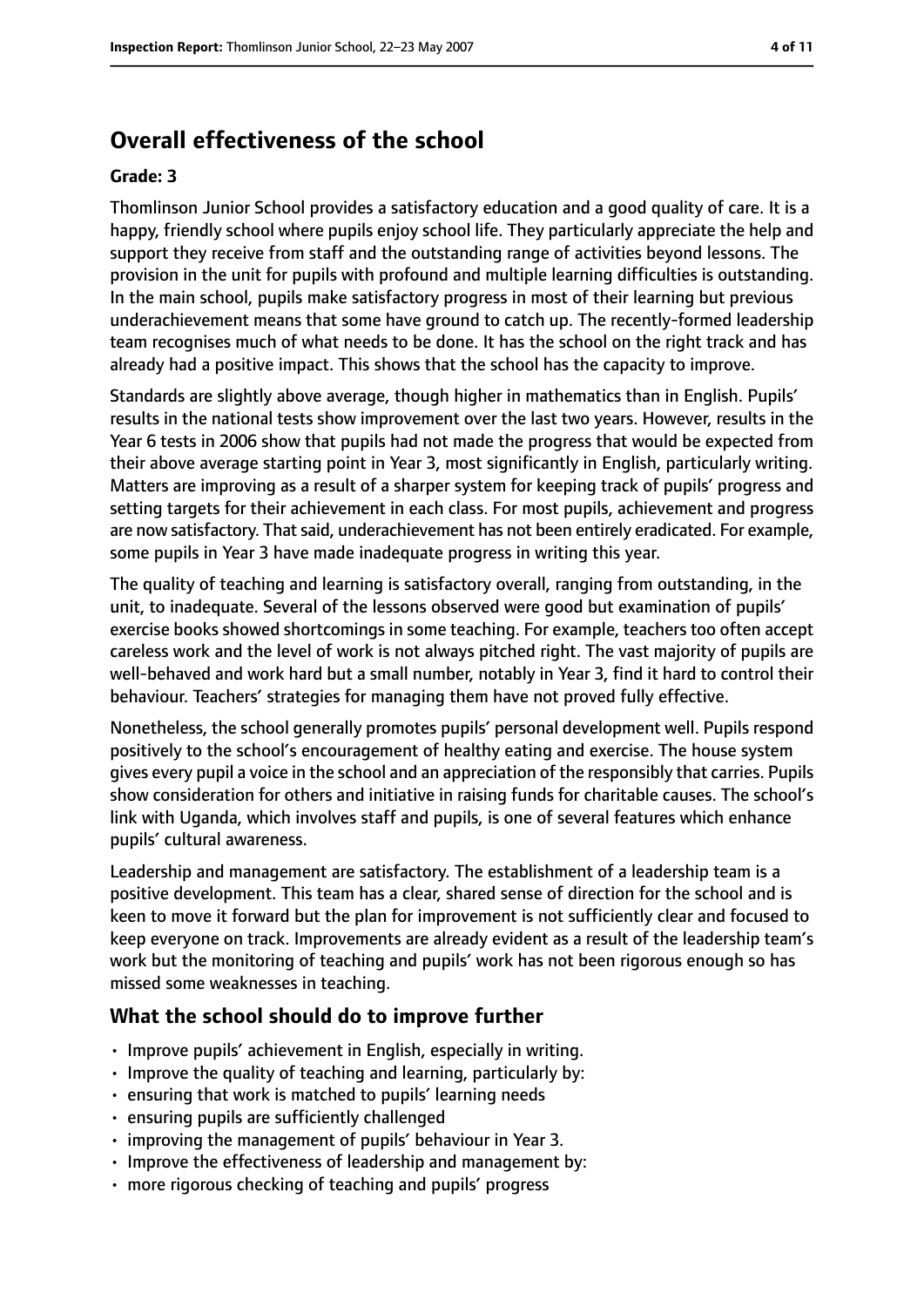• formulating a clear, prioritised plan of action to support improvement.

A small proportion of the schools whose overall effectiveness is judged satisfactory but which have areas of underperformance will receive a monitoring visit by an Ofsted inspector before their next section 5 inspection.

# **Achievement and standards**

## **Grade: 3**

Pupils make satisfactory progress. Standards have risen over the last two years and, in 2006, the Year 6 pupils' results in the national tests were above average in mathematics and broadly average in English and science. However, pupils start in Year 3 with above average standards and their gains in Key Stage 2 were less than average. This was particularly so in English where the last three years' results show that pupils have not made the progress they should. The school's records and the work in pupils' books show that most pupils are now making progress at the rate they should. Some, however, have to catch up lost ground. In general, pupils with LDD and lower attainers make better progress in relation to their capabilities and starting points than the average and higher attainers. The school has put additional support into Year 6 to help pupils catch up and its targets for the 2007 tests are for an increase in the number of pupils reaching an above average standard for their age. The progress of pupils in the unit, though in very small steps, is very good.

# **Personal development and well-being**

### **Grade: 2**

Pupils' personal development, including spiritual, moral, social and cultural development is good. Pupils enjoy school. They spoke with enthusiasm about the opportunities offered, particularly the activities beyond lessons, such as clubs, sport, instrumental tuition and the educational visits which broaden their horizons. Their enjoyment is reflected in the school's attendance rate which is above the national average. Most pupils are very well-behaved and sensible in lessons and around the school but some, mainly in Year 3, do not always behave well enough.

A healthy diet and an active lifestyle are strongly encouraged and pupils apply these lessons to their own lives. They have a good understanding of how to keep healthy and safe.

Pupils benefit from good opportunities to contribute to the life of the school community and to develop independence, a sense of responsibility and the ability to co-operate and collaborate. For example, Year 6 'buddies' have been trained to support younger pupils. Pupils follow the staff's example and show initiative, for example, organising events to raise funds for national and international charities. The personal attributes they develop, along with their academic achievement, prepare them soundly for secondary education and their future economic well-being.

# **Quality of provision**

## **Teaching and learning**

## **Grade: 3**

Teaching and learning are of a satisfactory quality overall. In the main school teaching varies in quality. Much is good but some is inadequate. This was evident from the lessons observed and an examination of pupils' exercise books. Relationships between teachers and pupils are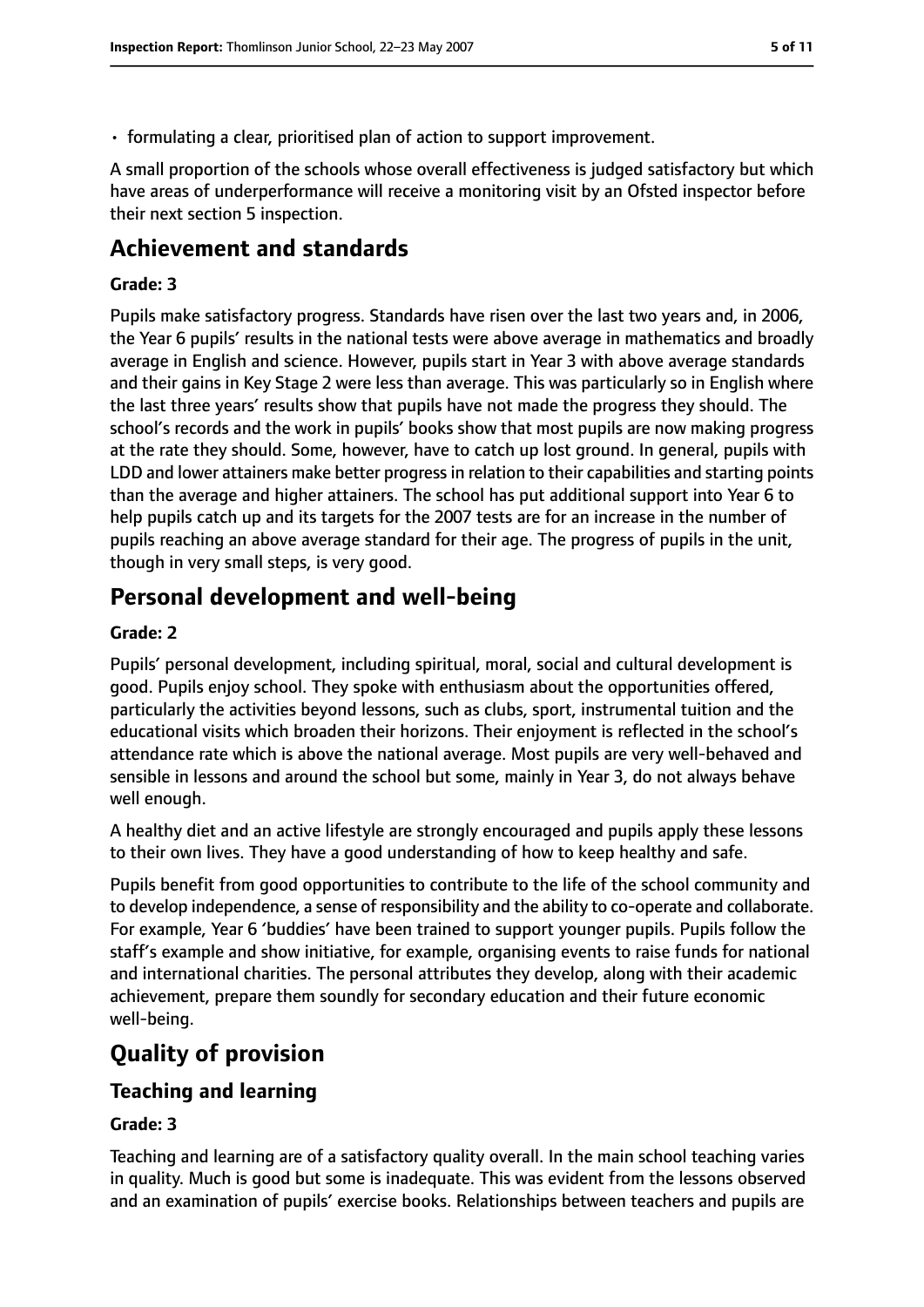positive. The lessons seen were purposeful and pupils got down to work well. In discussion with an inspector, Year 5 pupils were keen to explain that their teachers 'help you if you don't understand, give you a lot of support, encourage you to do your best, and always include everyone'. These pupils said teachers make lessons fun so 'you don't know you're learning but you are'. Year 3 pupils were equally positive about the teaching. However, in this year, behaviour problems are not always managed effectively. In some lessons work was matched well to pupils' different learning needs but this is not always the case. When it is not, the challenge is occasionally too great but more often expectations are not high enough for some pupils and poorly presented or careless work is accepted. Marking is equally variable. Some is very good. It is linked well to pupils' individual targets and makes clear what pupils have achieved and how they could do better. At times, however, marking is too cursory to help pupils improve and occasionally work is not marked. In the unit, teaching is outstanding. Pupils here benefit from close attention from skilled staff and, as a result, they make very good gains in learning which are confirmed by the school's records.

## **Curriculum and other activities**

#### **Grade: 3**

The school provides a satisfactory curriculum which covers all that is required. It is planned to ensure that pupils of the same age in different classes cover the same ground. Some steps have been taken to adapt the curriculum to meet pupils' needs. These include trialling setting pupils by ability for mathematics in some years. Nonetheless, such adaptations are not a major feature and opportunities for pupils to use and develop literacy and numeracy skills across subjects are not planned systematically. Provision for pupils with LDD is satisfactory in the main school and outstanding in the unit, which is well-staffed and housed in excellent accommodation. Pupils who are gifted or talented are identified and some additional activities, such as mathematics sessions with teachers from the local secondary school, are provided for them. However, such extra provision is not in place in all subjects. The range of activities beyond lessons is outstanding. Although there is an emphasis on sport, these activities cater for many interests, encompassing gardening, crafts, chess, drama and two modern foreign languages.

## **Care, guidance and support**

#### **Grade: 2**

Pastoral care is good. Staff know their pupils as individuals and show commitment to their welfare. Pupils know who to turn to if they have a problem and some staff are trained to provide specific support, for instance bereavement counselling. Pupils and parents recognise and appreciate these strengths. The arrangements for safeguarding pupils meet requirements fully and pupils know and understand safety rules, for instance for science and physical education lessons. The school works well in partnership with other agencies to support pupils and promote their well-being. Parents and pupils confirm that bullying is rare but, when it occurs, it is dealt with effectively. This reflects the school's strong, overt anti-bullying stance. Race equality is promoted effectively with key features being the link with Uganda and 'Show Racism the Red Card' in sport. Academic quidance and support is satisfactory. This is because, although teachers help, support and encourage pupils, there are weaknesses in the marking of work and the match of some work to pupils' needs.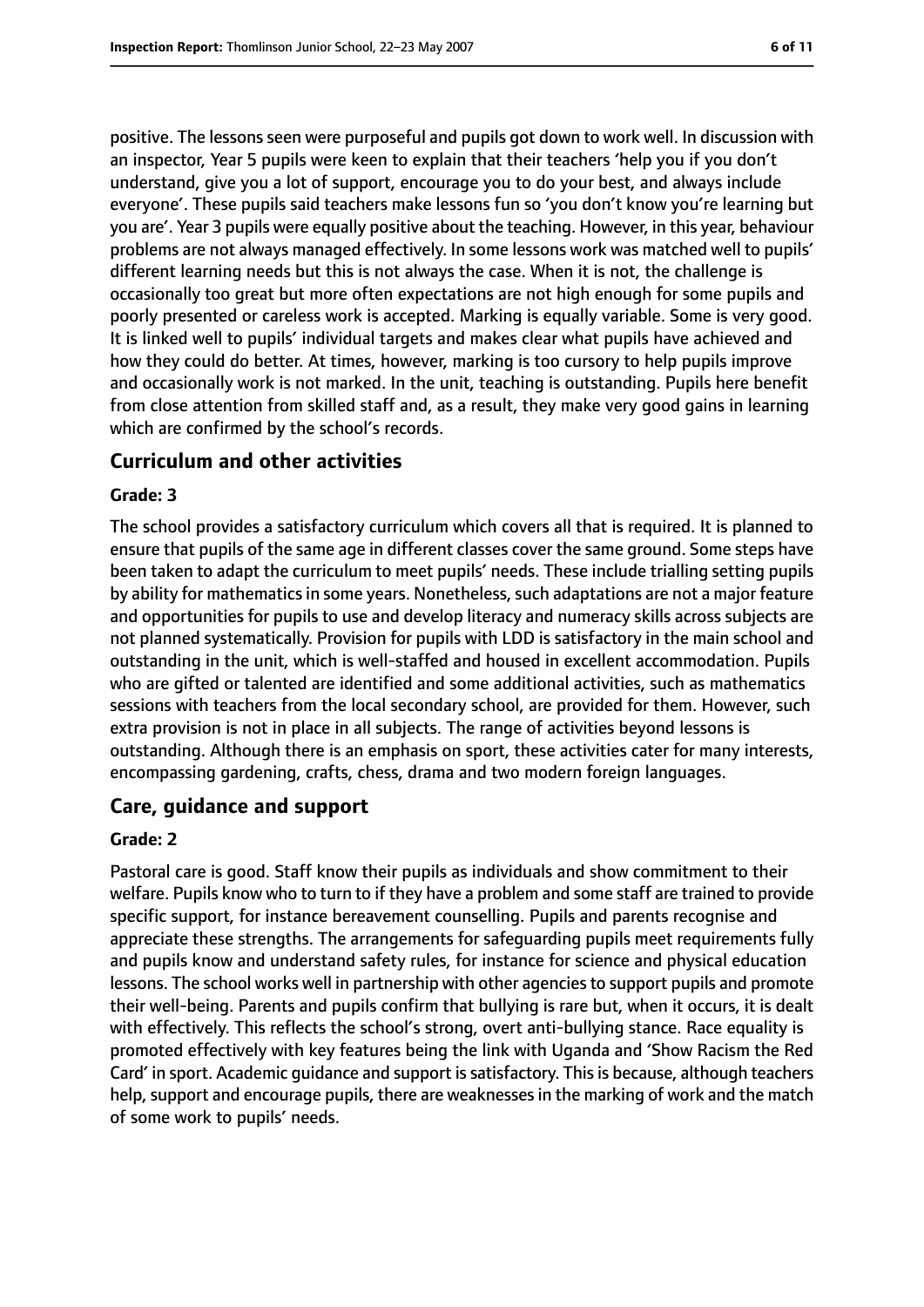# **Leadership and management**

#### **Grade: 3**

A significant factor in taking the school forward has been the establishment of the leadership team. This has enabled key staff to initiate improvements. It has established a shared sense of purpose and direction for the school and ensured that staff know what is expected of them. The positive impact is seen particularly in effective teamwork and the introduction of an effective, up to date system for keeping track of pupils' progress and setting targets for them. The senior team has a sound overview of how well pupils are doing and, as a result, support has been targeted on those pupils who are not keeping up as they should. The school has benefited from participation in the 'Primary Leadership Programme' and support from local authority consultants which has had a particularly positive effect on mathematics.

Although monitoring of the school's work has improved, it is not yet sufficiently rigorous. Consequently, some weaknesses, for example in the marking of pupils' work and in some pupils' progress in writing in Year 3, have been missed. There is some lack of clarity about immediate and longer-term priorities for school improvement and the plan for this does not identify clearly who is to do what, when and how success will be judged in relation to pupils' achievement.

The governing body fulfils its responsibilities satisfactorily. Governors are committed to the school and support the staff. They are adequately informed about school life and pupils' achievements but are not fully involved in planning for improvement.

Those with responsibility for leading, managing and overseeing the school's work have a broadly accurate view of where its strengths and weaknesses lie but their evaluation of the school's effectiveness was generous.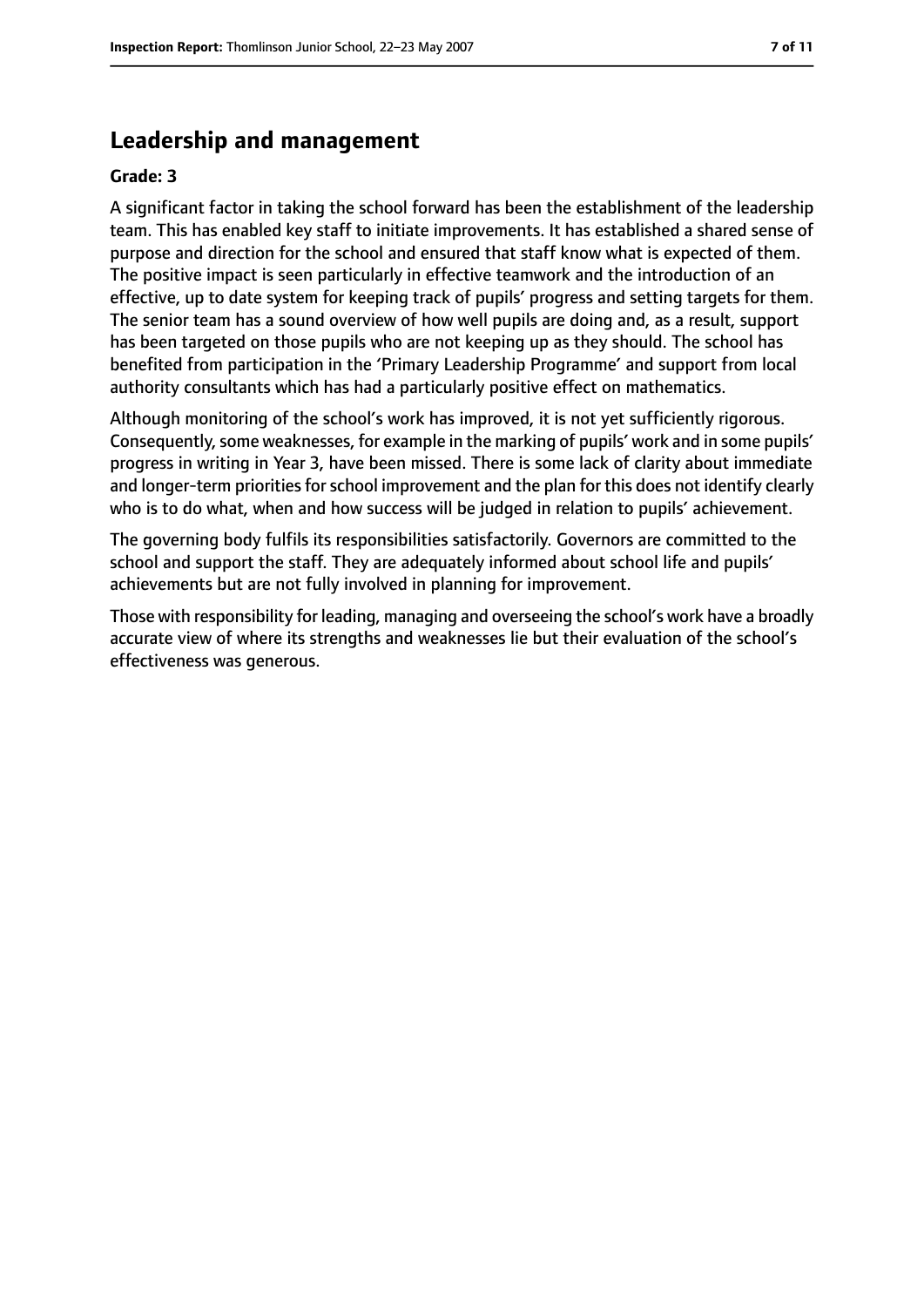**Any complaints about the inspection or the report should be made following the procedures set out in the guidance 'Complaints about school inspection', which is available from Ofsted's website: www.ofsted.gov.uk.**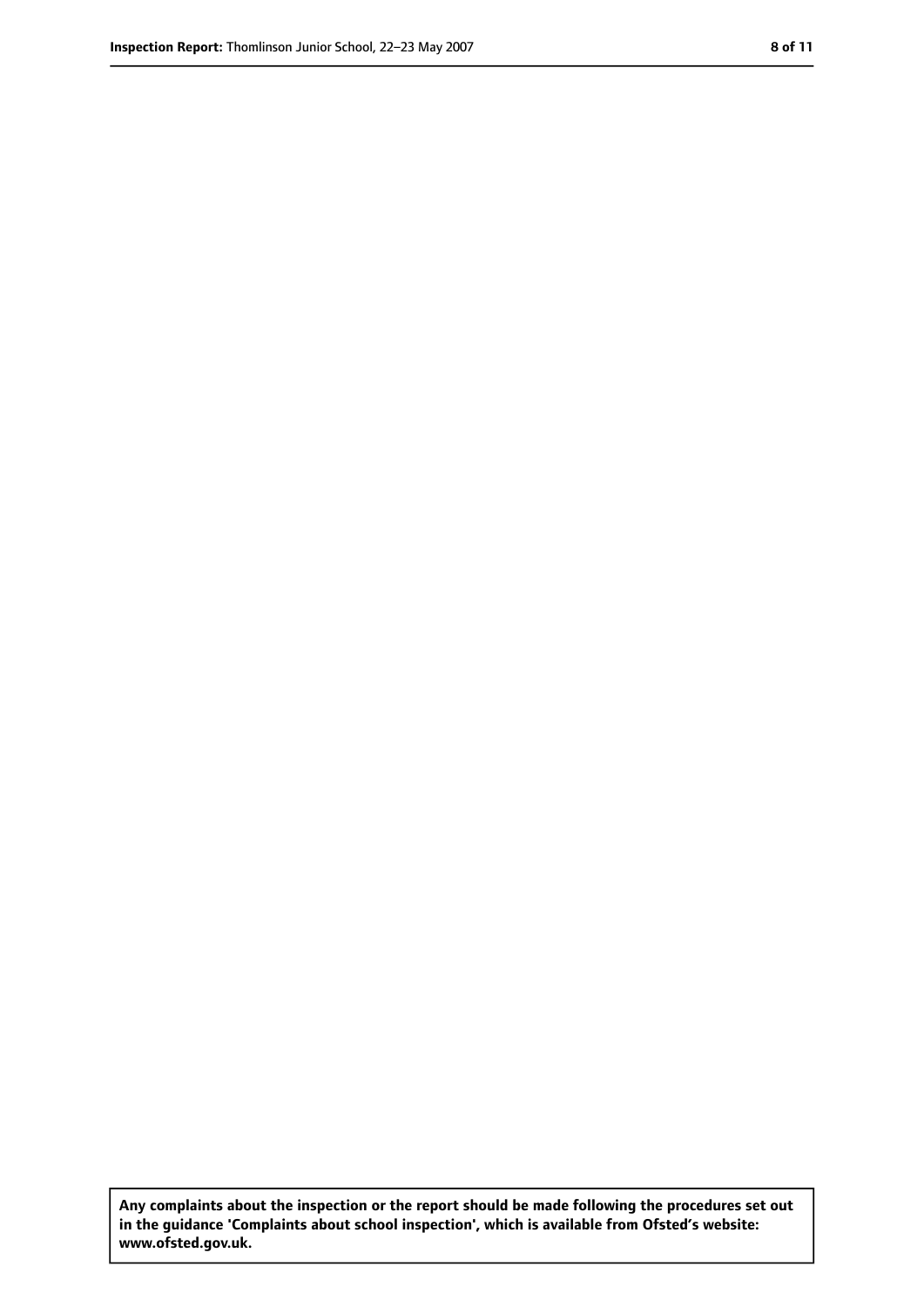## **Annex A**

# **Inspection judgements**

| Key to judgements: grade 1 is outstanding, grade 2 good, grade 3 satisfactory, and grade 4 $\,$ | <b>School</b>  |
|-------------------------------------------------------------------------------------------------|----------------|
| inadequate                                                                                      | <b>Overall</b> |

# **Overall effectiveness**

| How effective, efficient and inclusive is the provision of education, integrated<br>care and any extended services in meeting the needs of learners? |     |
|------------------------------------------------------------------------------------------------------------------------------------------------------|-----|
| How well does the school work in partnership with others to promote learners'<br>well-being?                                                         |     |
| The effectiveness of the school's self-evaluation                                                                                                    |     |
| The capacity to make any necessary improvements                                                                                                      |     |
| Effective steps have been taken to promote improvement since the last<br>inspection                                                                  | Yes |

# **Achievement and standards**

| How well do learners achieve?                                                                               |  |
|-------------------------------------------------------------------------------------------------------------|--|
| The standards <sup>1</sup> reached by learners                                                              |  |
| How well learners make progress, taking account of any significant variations between<br>groups of learners |  |
| How well learners with learning difficulties and disabilities make progress                                 |  |

# **Personal development and well-being**

| How good is the overall personal development and well-being of the<br>learners?                                  |  |
|------------------------------------------------------------------------------------------------------------------|--|
| The extent of learners' spiritual, moral, social and cultural development                                        |  |
| The behaviour of learners                                                                                        |  |
| The attendance of learners                                                                                       |  |
| How well learners enjoy their education                                                                          |  |
| The extent to which learners adopt safe practices                                                                |  |
| The extent to which learners adopt healthy lifestyles                                                            |  |
| The extent to which learners make a positive contribution to the community                                       |  |
| How well learners develop workplace and other skills that will contribute to<br>their future economic well-being |  |

# **The quality of provision**

| How effective are teaching and learning in meeting the full range of the<br>learners' needs?          |  |
|-------------------------------------------------------------------------------------------------------|--|
| How well do the curriculum and other activities meet the range of needs<br>and interests of learners? |  |
| How well are learners cared for, quided and supported?                                                |  |

 $^1$  Grade 1 - Exceptionally and consistently high; Grade 2 - Generally above average with none significantly below average; Grade 3 - Broadly average to below average; Grade 4 - Exceptionally low.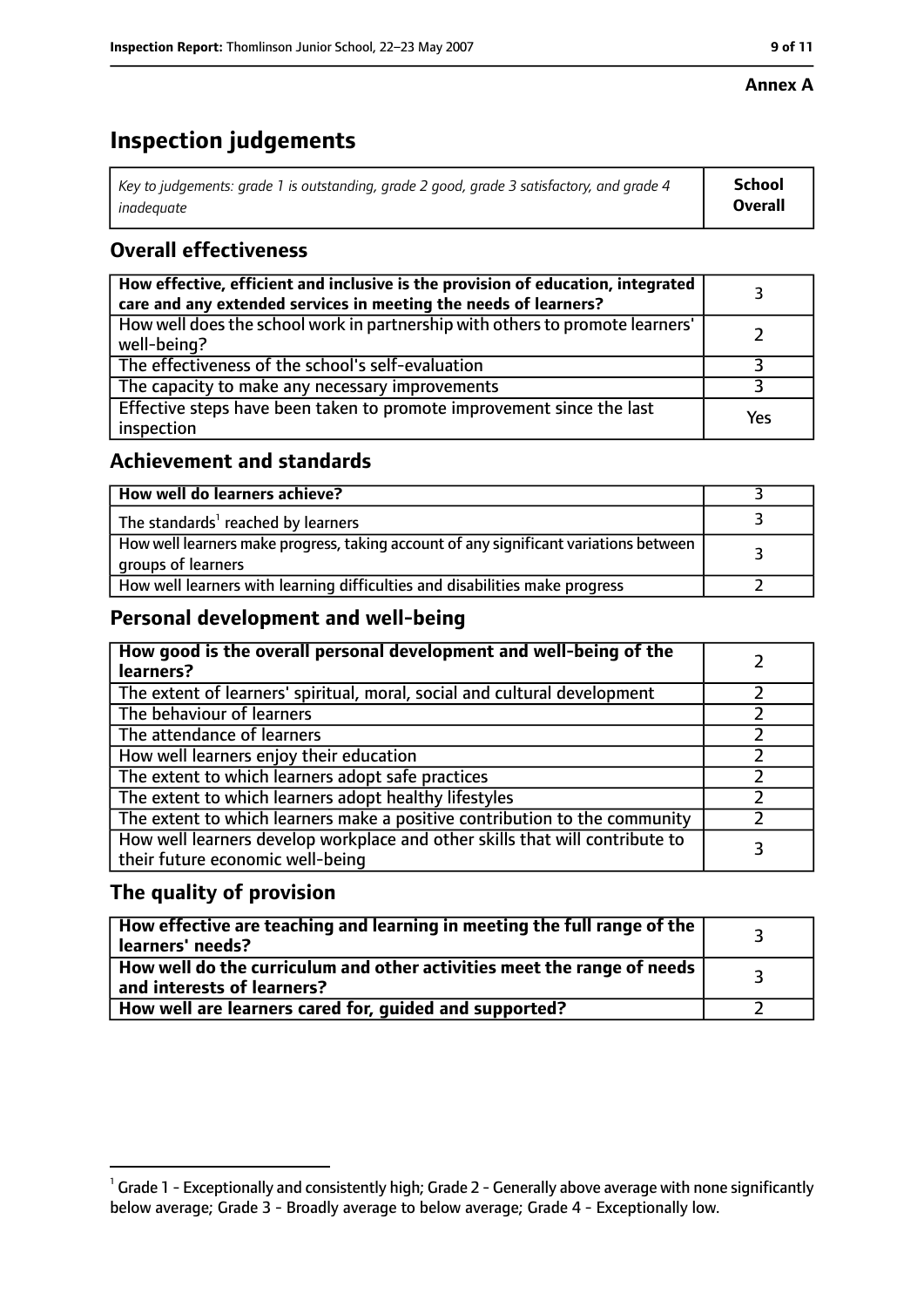# **Leadership and management**

| How effective are leadership and management in raising achievement<br>and supporting all learners?                                              | 3         |
|-------------------------------------------------------------------------------------------------------------------------------------------------|-----------|
| How effectively leaders and managers at all levels set clear direction leading<br>to improvement and promote high quality of care and education |           |
| How effectively performance is monitored, evaluated and improved to meet<br>challenging targets                                                 | 3         |
| How well equality of opportunity is promoted and discrimination tackled so<br>that all learners achieve as well as they can                     | 3         |
| How effectively and efficiently resources, including staff, are deployed to<br>achieve value for money                                          | 3         |
| The extent to which governors and other supervisory boards discharge their<br>responsibilities                                                  | 3         |
| Do procedures for safequarding learners meet current government<br>requirements?                                                                | Yes       |
| Does this school require special measures?                                                                                                      | <b>No</b> |
| Does this school require a notice to improve?                                                                                                   | Nο        |